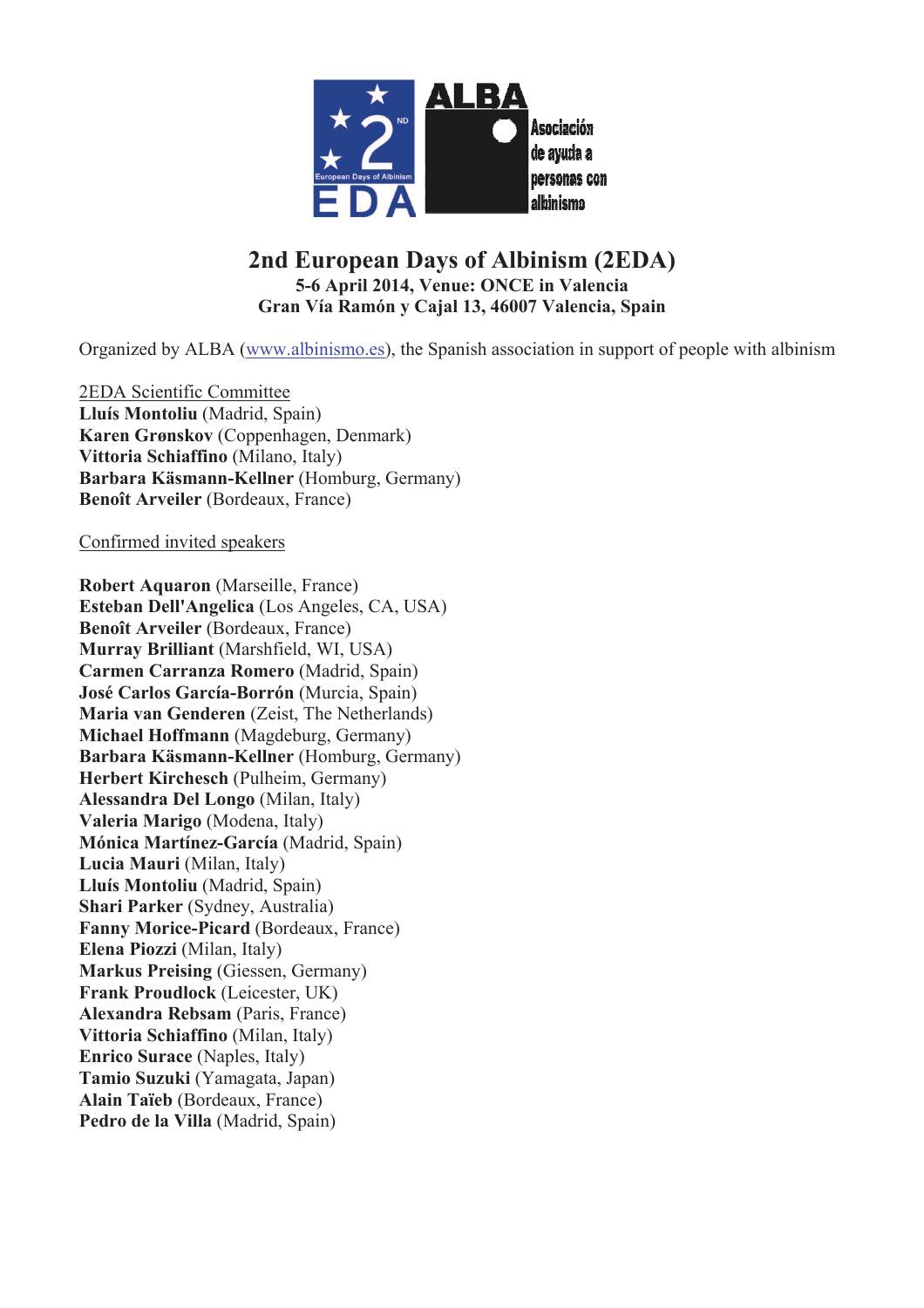## **2nd European Days of Albinism (2EDA) 5-6 April 2014, Venue: ONCE in Valencia - Gran Vía Ramón y Cajal 13, 46007 Valencia FINAL Program**

**Saturday, 5 April 2014** (concurrent sessions: scientists and associations separated)

08:30-09:00 **Registration**

09:00-09:45 **General welcome, ALBA, ONCE authorities, Organizers** (all participants together: researchers, associations, youth with albinism)

**Session 1: Human molecular genetics: genes associated with albinism**  (Chair: Lluís Montoliu)

09:45-10:15 **Welcome and new genes associated with albinism** (Lluis Montoliu) 10:15-10:35 **OCA in Africa** (Robert Aquaron) 10:35-10:55 **FHONDA** (Maria Van Genderen) 10:55-11:30 Panel Discussion

11:30-12:00 Coffee/Tea break

**Session 2: Human genetics session: molecular diagnosis of albinism**  (Chair: Benoît Arveiler)

12:00-12:30 **Genetic diagnosis of albinism in France** (Benoît Arveiler) 12:30-12:50 **Genetic diagnosis of albinism in Spain** (Mónica Martínez-García) 12:50-13:10 **Genetic diagnosis of albinism in Italy** (Lucia Mauri) 13:10-13:40 **Genetic diagnosis of albinism in Japan** (Tamio Suzuki) 13:40-14:00 Panel Discussion

14:00-15:00 Lunch break

**Session 3:Visual alterations associated with albinism** 

(Chair: Barbara Käsmann-Kellner)

- 15:00-15:20 **Defining the ocular phenotype in albinism** (Barbara Käsmann-Kellner)
- 15:20-15:35 **Ophthalmological examination of albino patients** (Elena Piozzi)
- 15:35-15:50 **Nystagmus in albinism** (Frank Proudlock)
- 15:50-16:05 **Chiasm misrouting-clinical perspective** (Michael Hoffmann)
- 16:05-16:20 **Chiasm misrouting-research perspective** (Alexandra Rebsam)
- 16:20-16:35 **Developmental implications of ocular features** (Markus Preising)
- 16:35-16:50 **Retinal electrophysiology in animal models** (Pedro de la Villa)
- 16:50-17:15 Panel Discussion
- 17:15-17:45 Coffee/Tea break